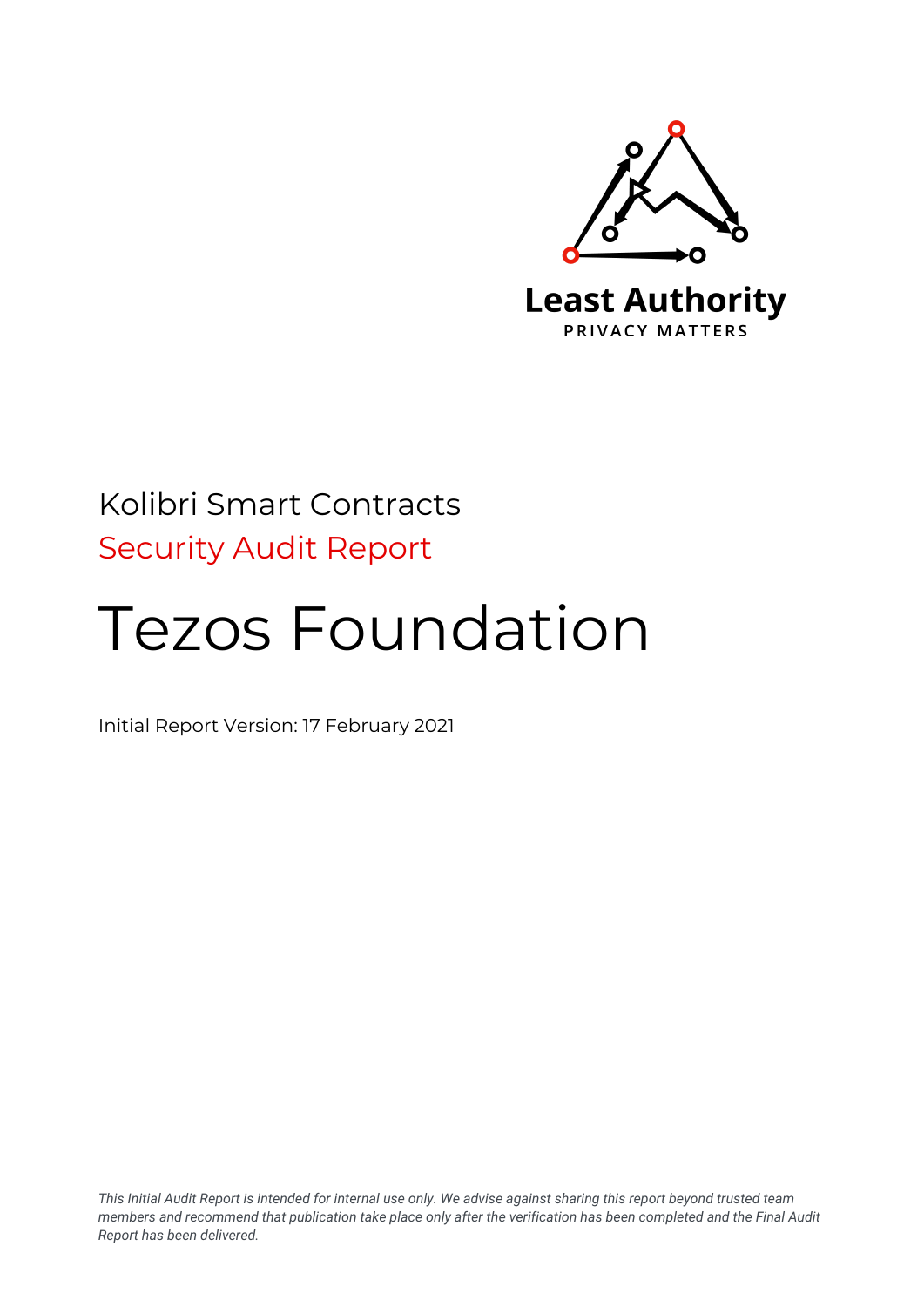# Table of Contents

**[Overview](#page-1-0)** 

**[Background](#page-2-0)** 

**[Project](#page-2-1) Dates** 

[Review](#page-2-2) Team

[Coverage](#page-2-3)

Target Code and [Revision](#page-2-4)

Supporting [Documentation](#page-3-0)

Areas of [Concern](#page-3-1)

[Findings](#page-3-2)

General [Comments](#page-3-3)

[System](#page-4-0) Design

[Scope](#page-5-0)

Code [Quality](#page-6-0)

[Documentation](#page-6-1)

**Specific Issues & [Suggestions](#page-6-2)** 

#### **[Suggestions](#page-7-0)**

Suggestion 1: Correct Typos in [Documentation](#page-7-1)

Suggestion 2: Improve Liquidation [Documentation](#page-7-2)

Suggestion 3: Eliminate [Overlapping](#page-8-0) Error Constants

[Suggestion](#page-8-1) 4: Audit SmartPy Compiler and CLI

Suggestion 5: Implement Formal [Verification](#page-9-0)

[Suggestion](#page-10-0) 6: Audit the Thanos Wallet dapp Module

Suggestion 7: Run a [Tokenomics](#page-10-1) Simulation

**About Least [Authority](#page-11-0)** 

<span id="page-1-0"></span>Our [Methodology](#page-11-1)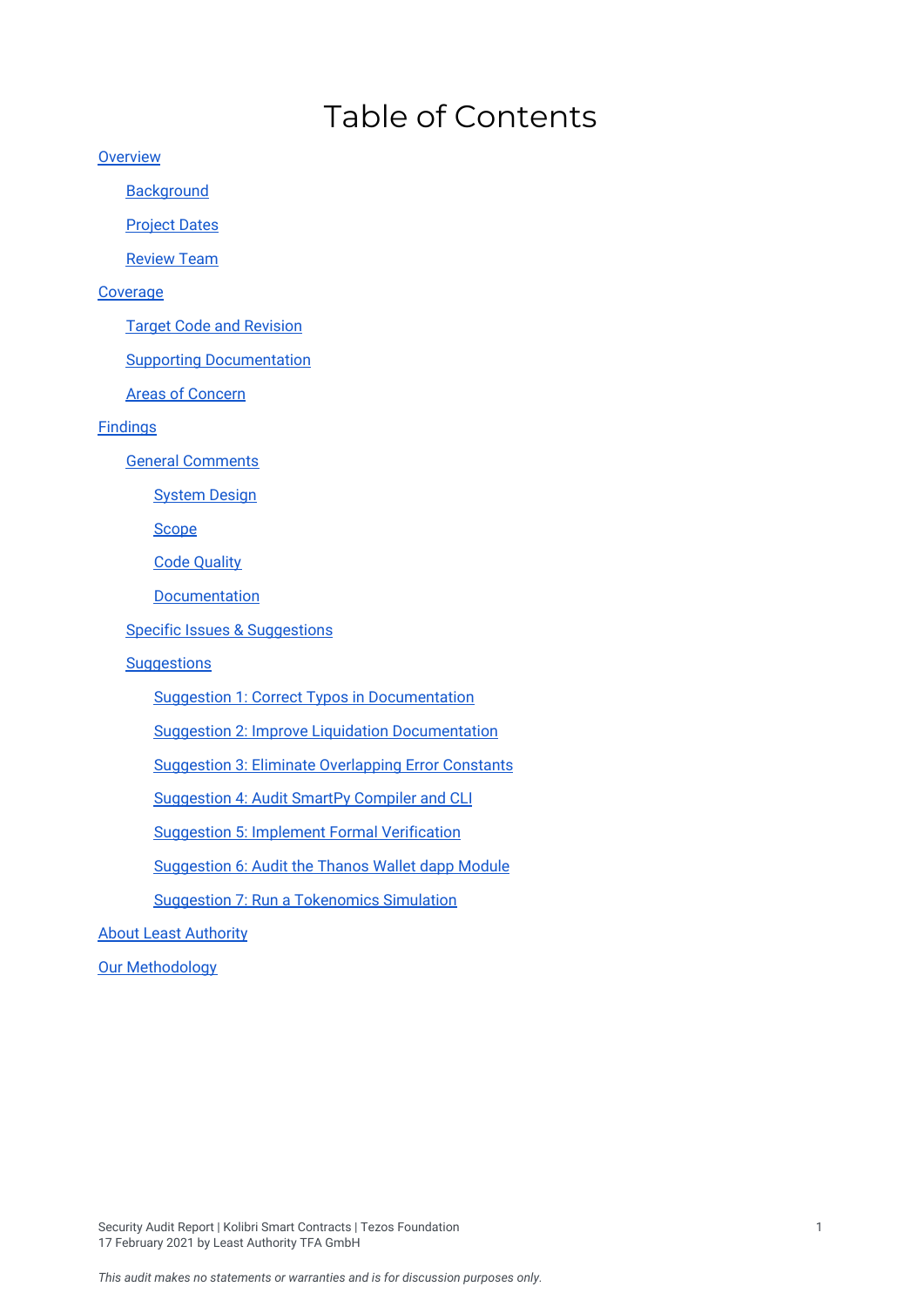# **Overview**

# <span id="page-2-0"></span>Background

[Tezos](https://tezos.com/) is a decentralized blockchain that governs itself by establishing a true digital commonwealth. It facilitates formal verification, a technique which mathematically proves the correctness of the code governing transactions and boosts the security of the most sensitive or financially weighted smart contracts.

[Kolibri](https://testnet.kolibri.finance/) is a set of Smart Contracts on Tezos which can be used to issue kUSD, a trustless, algorithmic stablecoin that is built on Collateralized Debt Positions of XTZ implementing the FA1.2 Standard.

The Tezos [Foundation](https://tezos.foundation/) has requested that Least Authority perform a security audit of the Kolibri Smart Contracts.

### <span id="page-2-1"></span>Project Dates

- **January 18 - February 12** Code review *(Completed)*
- **February 17**: Delivery of Initial Audit Report *(Completed)*
- **TBD:** Verification completed
- **TBD:** Delivery of Final Audit Report

The dates for verification and delivery of the Final Audit Report will be determined upon notification from the Kolibri team that the code is ready for verification.

# <span id="page-2-2"></span>Review Team

- Sajith Sasidharan, Security Researcher and Engineer
- Bryan White, Security Researcher and Engineer
- Nathan Ginnever, Security Researcher and Engineer

# <span id="page-2-3"></span>Coverage

# <span id="page-2-4"></span>Target Code and Revision

For this audit, we performed research, investigation, and review of the Kolibri Smart Contracts followed by issue reporting, along with mitigation and remediation instructions outlined in this report.

The following code repositories are considered in-scope for the review:

● <https://github.com/Hover-Labs/kolibri/releases/tag/la-audit>

Specifically, we examined the Git revisions for our initial review:

#### 2454a0c1b80fa94a62bf6b67b3b4a6acb3db820d

For the review, this repository was cloned for use during the audit and for reference in this report:

#### <https://github.com/LeastAuthority/kolibri>

All file references in this document use Unix-style paths relative to the project's root directory.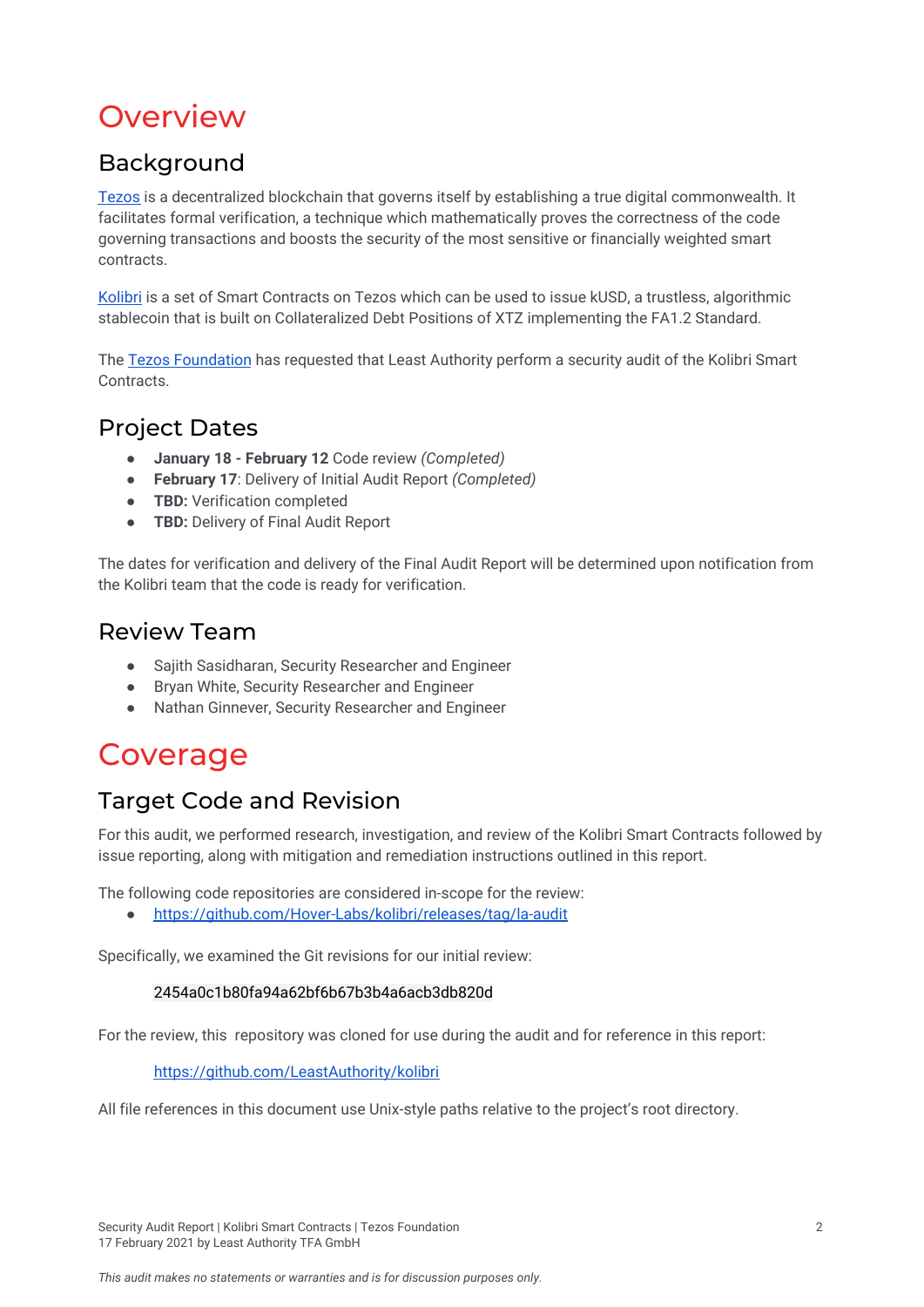In addition, any dependency and third party code, unless specifically mentioned as in-scope, were considered out of scope for this review.

# <span id="page-3-0"></span>Supporting Documentation

The following documentation was available to the review team:

- FA1.2 [Standard](https://gitlab.com/tzip/tzip/-/blob/master/proposals/tzip-7/tzip-7.md) (TZIP-7)
- Kolibri [Documentation](https://testnet.kolibri.finance/project-info/general/intro)
- Article: "Hello, [Kolibri](https://kolibri-xtz.medium.com/hello-kolibri-4c6d76046a8b)"
- Article: "[Problems](https://forum.tezosagora.org/t/problems-with-balance/2194) with Balance"
- Article: "Smart Contract [Vulnerabilities](https://forum.tezosagora.org/t/smart-contract-vulnerabilities-due-to-tezos-message-passing-architecture/2045)"

In addition, this audit report references the following documents:

- Article: "The [Open](https://medium.com/compound-finance/announcing-compound-open-oracle-development-cff36f06aad3) Price Feed"
- Least Authority's Thanos Wallet [Security](https://leastauthority.com/static/publications/LeastAuthority_Tezos_Foundation_Thanos_Wallet_Audit_Report.pdf) Audit Report
- Least Authority's Taquito [Security](https://leastauthority.com/static/publications/LeastAuthority_Tezos_Foundation_Taquito_Report.pdf) Audit Report
- A. A. Letichevsky, O. A. Letychevskyi, V. S. Peschanenko, 2012. "Insertion Modeling System". In: Clarke E., Virbitskaite I., Voronkov A. (eds.) *Perspectives of Systems Informatics. PSI 2011. Lecture Notes in Computer Science*, vol 7162. Springer, Berlin, Heidelberg. [[LLP12](https://doi.org/10.1007/978-3-642-29709-0_23)]
- O. Letychevskyi, V. Peschanenko, V. Radchenko, M. Poltoratskyi, Y. Tarasich, 2019, "Formalization and Algebraic Modeling of Tokenomics Projects". *Proceedings of the 15th International Conference on ICT in Education, Research and Industrial Applications. Integration, Harmonization and Knowledge Transfer.Part III: 3nd International Workshop on Rigorous Methods in Software Engineering (RMSE 2019)*, pp. 577–584. [\[LPR+19\]](http://ceur-ws.org/Vol-2393/paper_409.pdf)

### <span id="page-3-1"></span>Areas of Concern

Our investigation focused on the following areas:

- Correctness of the implementation;
- Adherence to the specification and best practices;
- Adversarial actions and other attacks on the smart contracts;
- Potential misuse and gaming of the smart contracts;
- Attacks that impacts funds, such as the draining or the manipulation of funds;
- Mismanagement of funds via transactions;
- Denial of Service (DoS) and security exploits that would impact the smart contracts intended use or disrupt the execution of the contract;
- Vulnerabilities in the smart smart contracts code;
- Protection against malicious attacks and other ways to exploit the smart contracts;
- Inappropriate permissions and excess authority;
- Data privacy, data leaking, and information integrity; and
- Anything else as identified during the initial analysis phase.

# <span id="page-3-2"></span>Findings

### <span id="page-3-3"></span>General Comments

During the security audit, our team did not identify any security-critical *Issues* in the Kolibri system, however, we have proposed *Suggestions* for improvement.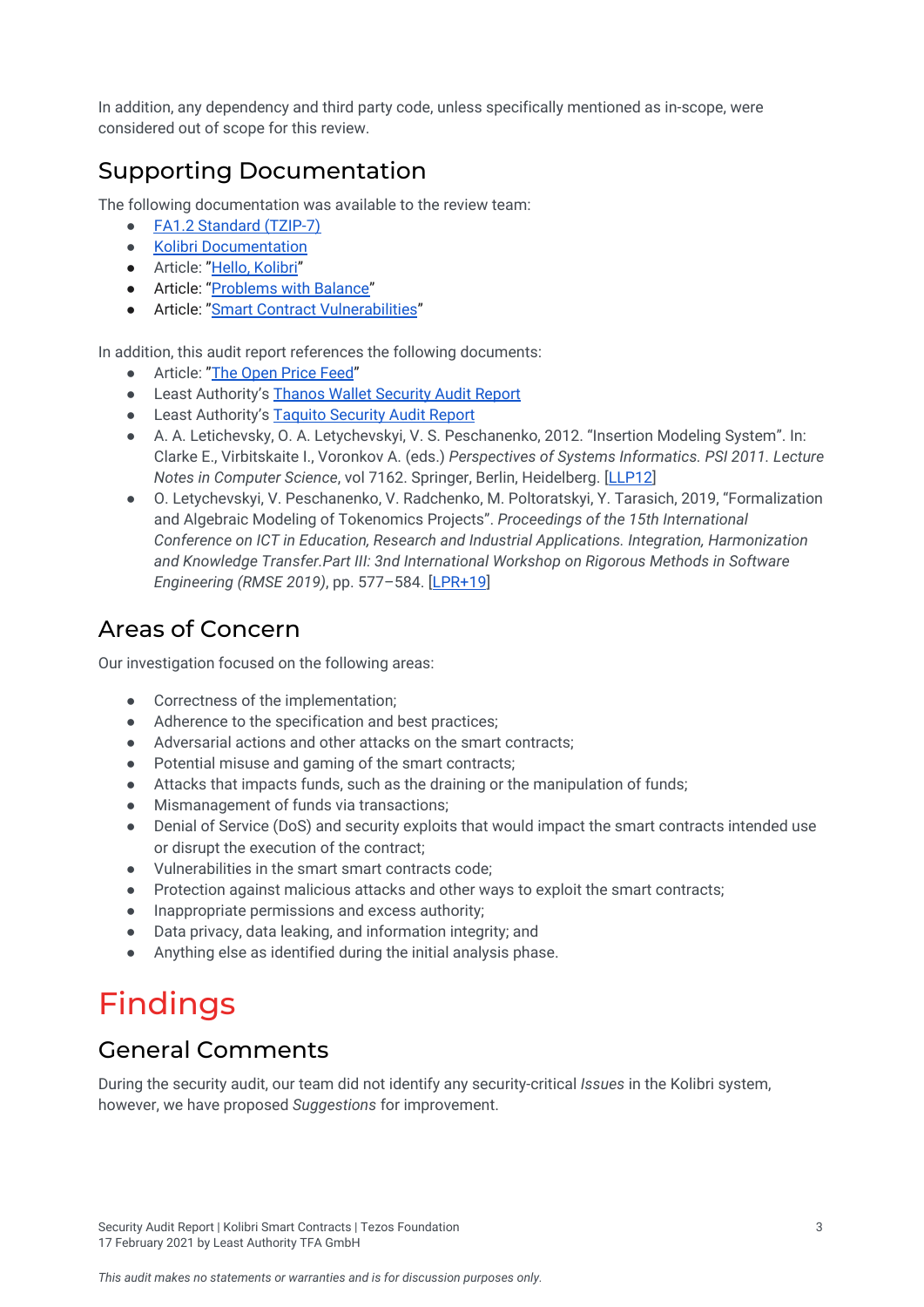#### <span id="page-4-0"></span>**System Design**

We commend the Kolibri team for their strong considerations for security, which are evident and demonstrated throughout Kolibri's system design.

Kolibri uses the Tezos token (XTZ) as collateral in Collateralized Debt Positions (CDPs). A CDP contract is referred to as an oven, against which users can borrow kUSD, a USD soft-pegged stablecoin (i.e. currency that is collateralized by USD).The smart contracts implement access control and state transition checks, which are used appropriately throughout the system and is consistent with established best practices. This is demonstrated in the use of proxy and factory contracts for the oven. Proxy contracts allow for upgradability in an otherwise immutable blockchain, which provides a significant advantage when fixes need to be implemented. Factory contracts in the Kolibri system have a security function, such that they ensure that all ovens are printed in a deterministic, trusted manner and are registered to a visible registry for later use. This promotes resolving trust issues in a decentralized environment. As a result, these design features allow oven contracts, which hold user funds, to be trustworthy and immutable.

Other examples of conforming to security best practices are the careful handling of callbacks and the decentralization of permissions in the Tezos environment. In addition, we examined the constructors and setup functions of the smart contracts and the corresponding SmartPy-provided init function and identified no issues.

#### **Message Passing and Callbacks**

Tezos uses a callback-style message passing pattern and orders callbacks by Breadth-First Search (BFS), in contrast to the direct message callback-style used by Ethereum. While this may potentially lead to confusion on how developers can secure their smart contracts against attacks, such as [callback](https://forum.tezosagora.org/t/smart-contract-vulnerabilities-due-to-tezos-message-passing-architecture/2045) [authorization](https://forum.tezosagora.org/t/smart-contract-vulnerabilities-due-to-tezos-message-passing-architecture/2045) bypass and call injection, the Kolibri team has mitigated these vulnerabilities by ensuring that the contract interactions do not require passing data back to the caller. In cases that the data is required to be passed back to the callback function, the function is properly permissioned and handles the returned data in an expected and orderly way.

In addition, we looked at the smart contract interactions for any [issues](https://forum.tezosagora.org/t/problems-with-concurrency/1771) caused by the BFS ordering that have been present in Tezos. We verified that the permission and state machine transition checks in place ensure the callbacks happen as expected.

#### **Liquidation Mechanism**

Kolibri utilizes compound interest accrual to incentivize users to close their positions and uses a system of interest rate indices to compute compound interest on an unbounded number of the oven contracts, as described in the project [documentation](https://testnet.kolibri.finance/project-info/general/intro). Furthermore, accrued interest is paid out to the [stability](https://testnet.kolibri.finance/project-info/general/funds) fund through the [developer](https://testnet.kolibri.finance/project-info/general/funds) fund, which secures the network by liquidating underwater ovens while rational actors would not liquidate At the protocol level, the network is secured by a liquidation [mechanism,](https://testnet.kolibri.finance/project-info/liquidation/overview) which is leveraged as an incentive mechanism, providing stability to the stablecoin price. This mechanism is also automatically activated to recover ovens that are *underwater*. However, since this mechanism is funded by the stability fund, it is not a viable standalone solution and is intended as a backup only. As a result, users are increasingly incentivized to liquidate undercollateralized ovens as there is a negative correlation between the collateralization ratio and the net payout, which prioritizes the liquidation of the highest risk ovens in the network. The network's liquidation of undercollateralized positions through this liquidation mechanism reduces the burden on the stability fund and produces competition between prospective liquidators, thus sustaining the value of the stablecoin.

#### **Governance**

Governance functionality and launch limitations also demonstrate consideration for security. Importantly, the oven's functionality is modified to only be accessible by the owner of the oven and not the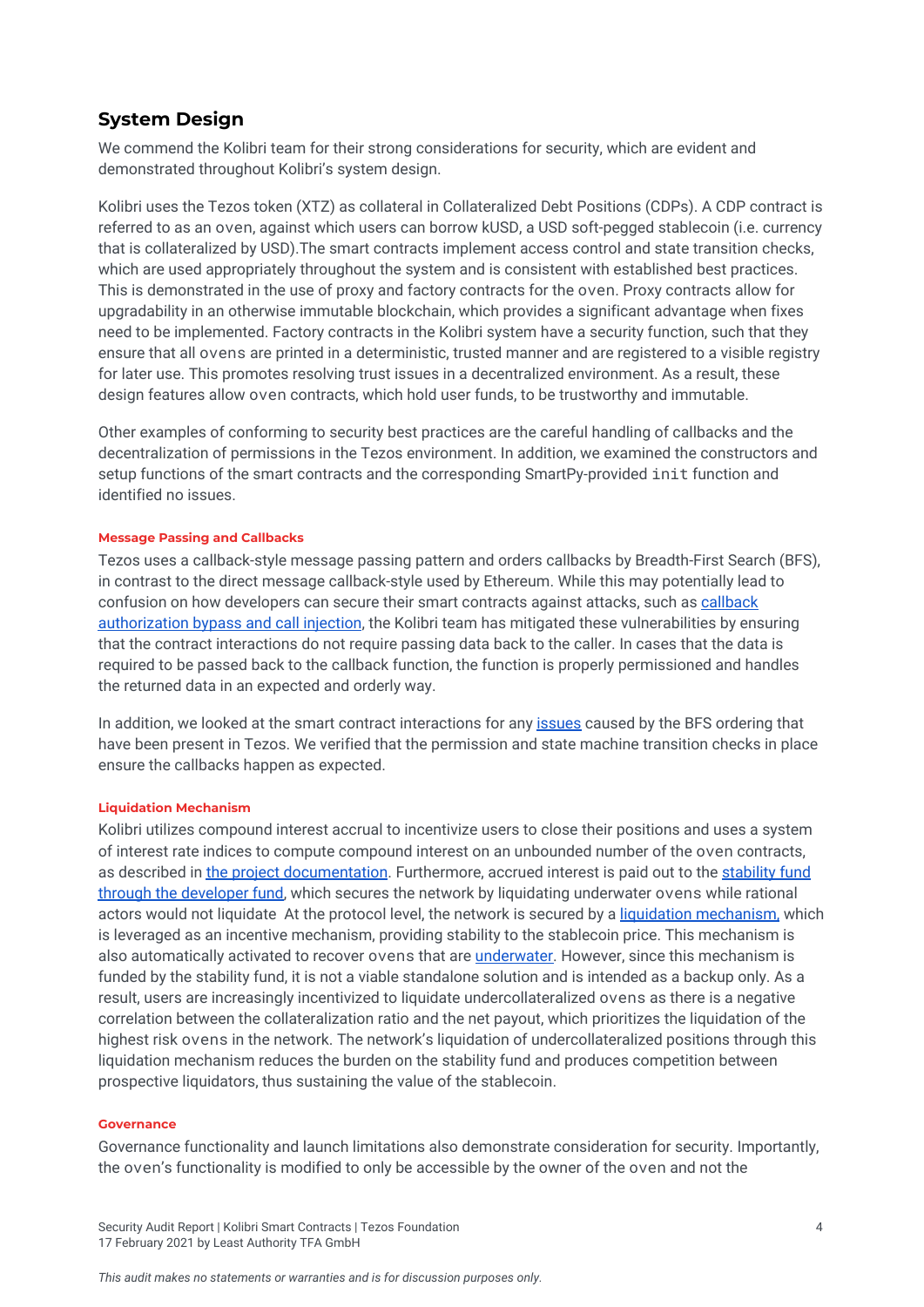governance contract. As a result, smart contracts holding user funds cannot be seized by any governance mechanism. Furthermore, the modifiers for governance and permissions restrict execution to governance and special roles as expected. These roles modify critical functions that handle global states, such as fees, pausing the system, or proxy endpoints being changed for upgradability reasons.

#### **Oracle Price Feed**

We considered the oracle and its source of price feed data and found that Kolibri's implementation of Harbinger is robust in how it introduces price feeds to the smart contracts. The Kolibri team's solution considers the trust trade-offs of decentralized oracles and their role in Decentralized Finance (DeFi), which is based on the Compound Protocol's [Open](https://medium.com/compound-finance/announcing-compound-open-oracle-development-cff36f06aad3) Price Feed. This approach does not rely on an on-chain price oracle, such as *Uniswap*, which has been previously prone to arbitrage attacks. Instead, it pulls data from centralized exchanges that are likely harder to manipulate than Automated Market Maker (AMM) pools, thus reducing this potential attack vector.

#### <span id="page-5-0"></span>**Scope**

The audit scope encompassed all components of the Kolibri implementation, including a comprehensive review of the SmartPy smart contracts and TypeScript SDK. However, we identified several out-of-scope dependencies and components that directly impact the overall security of the Kolibri system. We recommend separate, independent security audits or further analysis by subject matter experts, for the following components, as detailed below.

#### **SmartPy Compiler**

The smart contracts are implemented in SmartPy that compiles into Michelson. In reviewing the [SmartPy](https://smartpy.io/cli/) [CLI](https://smartpy.io/cli/) to determine the possibility for the generation of untrustworthy Michelson code, we were unable to determine with certainty that the compiler binary corresponds to its published source code. As a result, there are no checks or guarantees against the compiler introducing malicious code. Thus, we recommend a security audit of the SmartPy compiler ([Suggestion](#page-8-1) 4).

#### **Thanos Wallet DApp Module**

We examined the SDK to determine the way in which it accesses the network and noted that it uses the [thanos-wallet/dapp](https://github.com/madfish-solutions/thanoswallet-dapp#readme) module, a light wrapper for the [Taquito](https://tezostaquito.io/) library used by Kolibri for RPC communication. While Least Authority has audited both Taquito (see audit [report](https://leastauthority.com/static/publications/LeastAuthority_Tezos_Foundation_Taquito_Report.pdf)) and the Thanos Wallet (see audit [report\)](https://leastauthority.com/static/publications/LeastAuthority_Tezos_Foundation_Thanos_Wallet_Audit_Report.pdf), the scopes of those audits did not include the dapp Module, which we recommend be audited for potential vulnerabilities ([Suggestion](#page-10-0) 6).

#### **Token Economics**

We investigated the economics of liquidation to consider its effectiveness as an incentivization mechanism to recover underwater ovens. While a full economic investigation is not in scope for this audit, we did not identify any issues in our preliminary investigation. However, we recommend that the token economics be further reviewed by a team of subject matter experts, with the expertise to run a tokenomics simulation, which can help determine complex situations that may potentially lead to vulnerabilities ([Suggestion](#page-10-1) 7).

#### **Formal Verification**

In addition to manual code reviews, concurrent distributed systems benefit from formal verification, which is less prone to human error in identifying potential vulnerabilities in the core logic of the smart contracts. We recommend that the Kolibri team explore opportunities to conduct formal verification of the smart contracts and the high-level logic [\(Suggestion](#page-9-0) 5).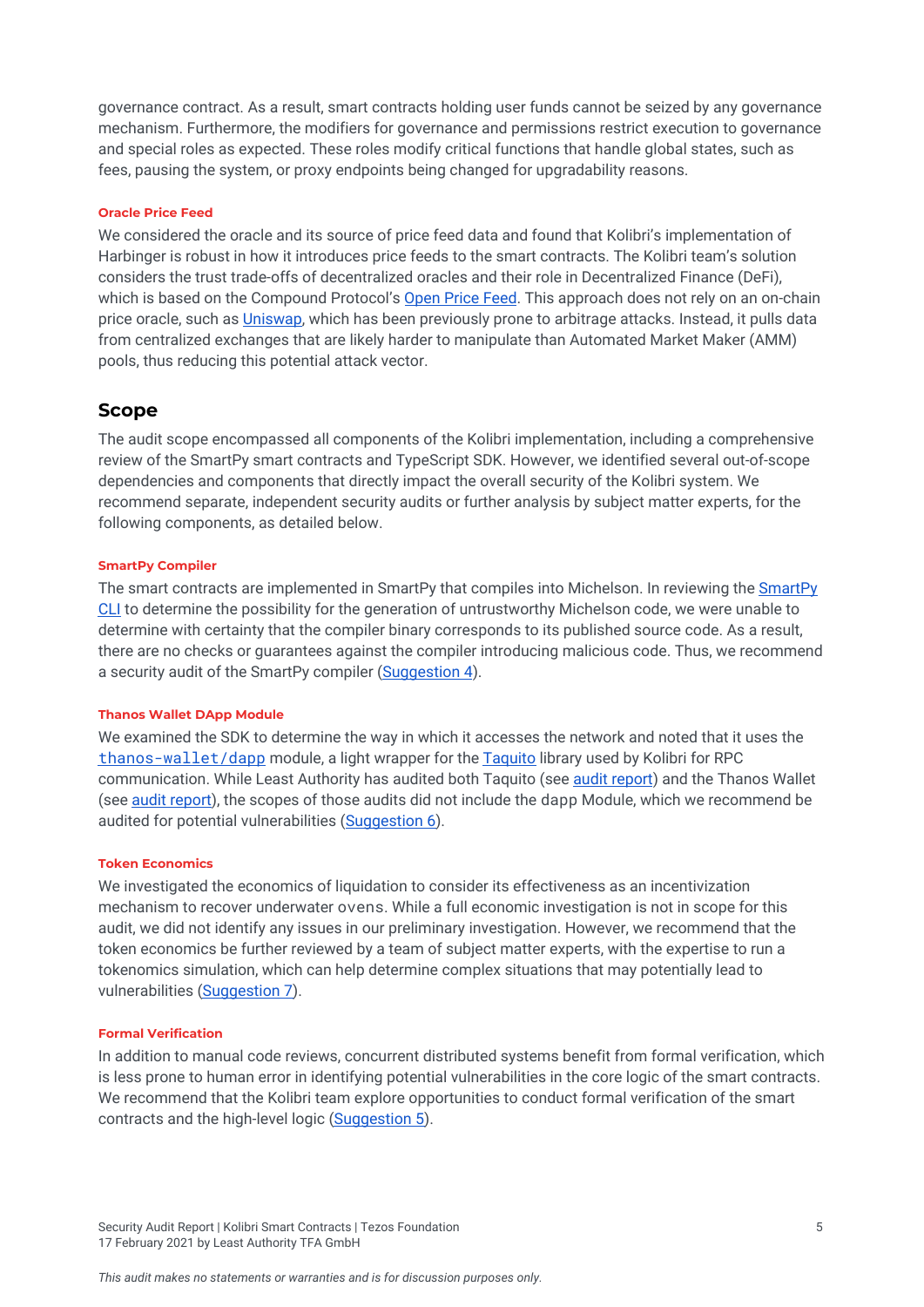### <span id="page-6-0"></span>**Code Quality**

The code base is well organized and demonstrates a clear separation of concerns. Each module is defined, allowing an easy understanding of the system and facilitating a more efficient review for potential security issues.

We examined the tests and deploy scripts to better understand how the system integrates the components beyond the supplied documentation and found that the smart contracts and the SDK include sufficient test coverage.

We found that the SDK code conforms to TypeScript standards and best practices. We also found that the smart contracts adhere to the SmartPy [Reference](https://smartpy.io/help.html) Manual. Given that SmartPy is still in the early stages of development, best practices and style guides enforced by linters, static analyzers, and other testing frameworks have not yet been firmly established.

### <span id="page-6-1"></span>**Documentation**

The project [documentation](https://testnet.kolibri.finance/project-info/general/intro) is comprehensive, well-organized, and easy to read. We did not find any major inconsistencies between the smart contract code and the project documentation. However, we identified areas for minor improvement, including correcting typos in the project documentation [\(Suggestion](#page-7-1) 1) and better definition of terminology in the liquidation mechanism documentation ([Suggestion](#page-7-2) 2).

The smart contract and SDK code is sufficiently commented and easy to follow. The comments in the SDK tests are particularly helpful, as they describe the behavior being tested along-side the test code, which facilitates easy code maintenance and review.

# <span id="page-6-2"></span>Specific Issues & Suggestions

We list the issues and suggestions found during the review, in the order we reported them. In most cases, remediation of an issue is preferable, but mitigation is suggested as another option for cases where a trade-off could be required.

| <b>ISSUE / SUGGESTION</b>                                  | <b>STATUS</b> |
|------------------------------------------------------------|---------------|
| <b>Suggestion 1: Correct Typos in Documentation</b>        | Reported      |
| <b>Suggestion 2: Improve Liquidation Documentation</b>     | Reported      |
| <b>Suggestion 3: Eliminate Overlapping Error Constants</b> | Reported      |
| <b>Suggestion 4: Audit SmartPy Compiler and CLI</b>        | Reported      |
| <b>Suggestion 5: Implement Formal Verification</b>         | Reported      |
| <b>Suggestion 6: Audit the Thanos Wallet App Module</b>    | Reported      |
| <b>Suggestion 7: Run a Tokenomics Simulation</b>           | Reported      |

Security Audit Report | Kolibri Smart Contracts | Tezos Foundation 6 17 February 2021 by Least Authority TFA GmbH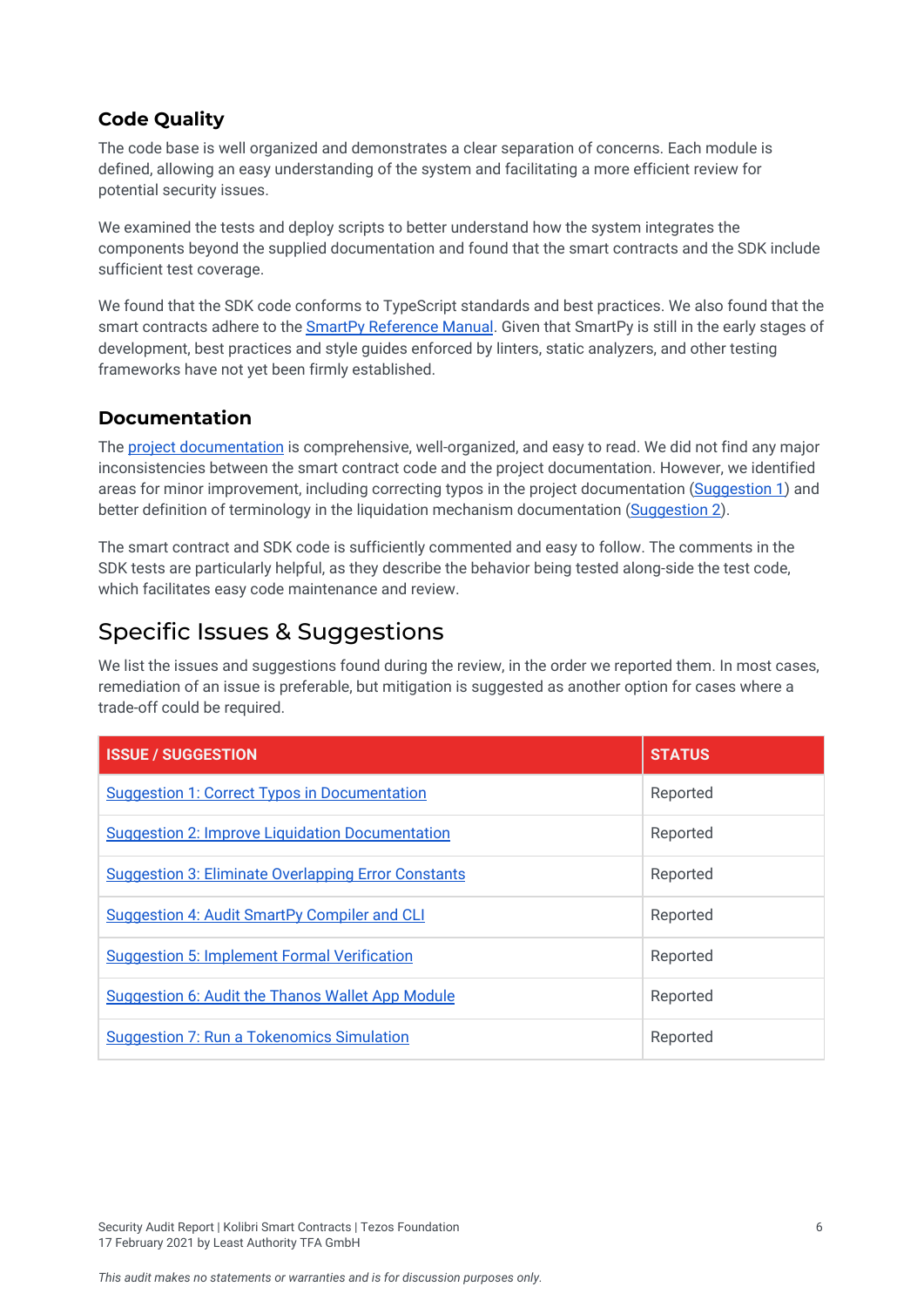# <span id="page-7-0"></span>Suggestions

### <span id="page-7-1"></span>**Suggestion 1: Correct Typos in Documentation**

**Location**

[/pull/2](https://github.com/LeastAuthority/kolibri/pull/2)

[/pull/1](https://github.com/LeastAuthority/kolibri/pull/1)

#### **Synopsis**

We identified several typos and a broken link in the project documentation, as described in the pull requests above. We suggest further proof-reading of the documentation to aid in avoiding potential misunderstandings caused by mistakes in the text and to help to ensure that information is being conveyed clearly and adequately.

#### **Mitigation**

We recommend fixing the identified typos and the broken link, in addition to including a proof-reading stage into the documentation editing process for all future changes to the project documentation.

#### **Status**

Reported.

#### <span id="page-7-2"></span>**Suggestion 2: Improve Liquidation Documentation**

#### **Location**

[/documentation/public/liquidation/overview.md](https://github.com/LeastAuthority/kolibri/blob/master/documentation/public/liquidation/overview.md)

#### **Synopsis**

Under the "Liquidation" header, the second point describes how the liquidation fee is applied using undefined terminology:

"percentage based **liquidation fee** assessed on the assets."

This description does not state explicitly how the liquidation fee is applied. It is possible to attain a more complete description from the example further below in **[overview.md](https://github.com/LeastAuthority/kolibri/blob/master/documentation/public/liquidation/overview.md)**, however, this requires unnecessary effort on the part of the reader.

#### **Mitigation**

We recommend that specifications be as explicit and unambiguous as possible, in order to avoid unintentional differences in implementation caused by differing interpretations. We suggest the following improvements.

Change the existing text by implementing one of the following suggestions:

- 1. Add a definition for all terms used ("assessed", "assets"); **or**
- 2. Restate the description using terms that are already defined.

#### **For example, use:**

"The liquidator repays all outstanding kUSD tokens, plus an additional liquidation fee of 10% of the outstanding kUSD."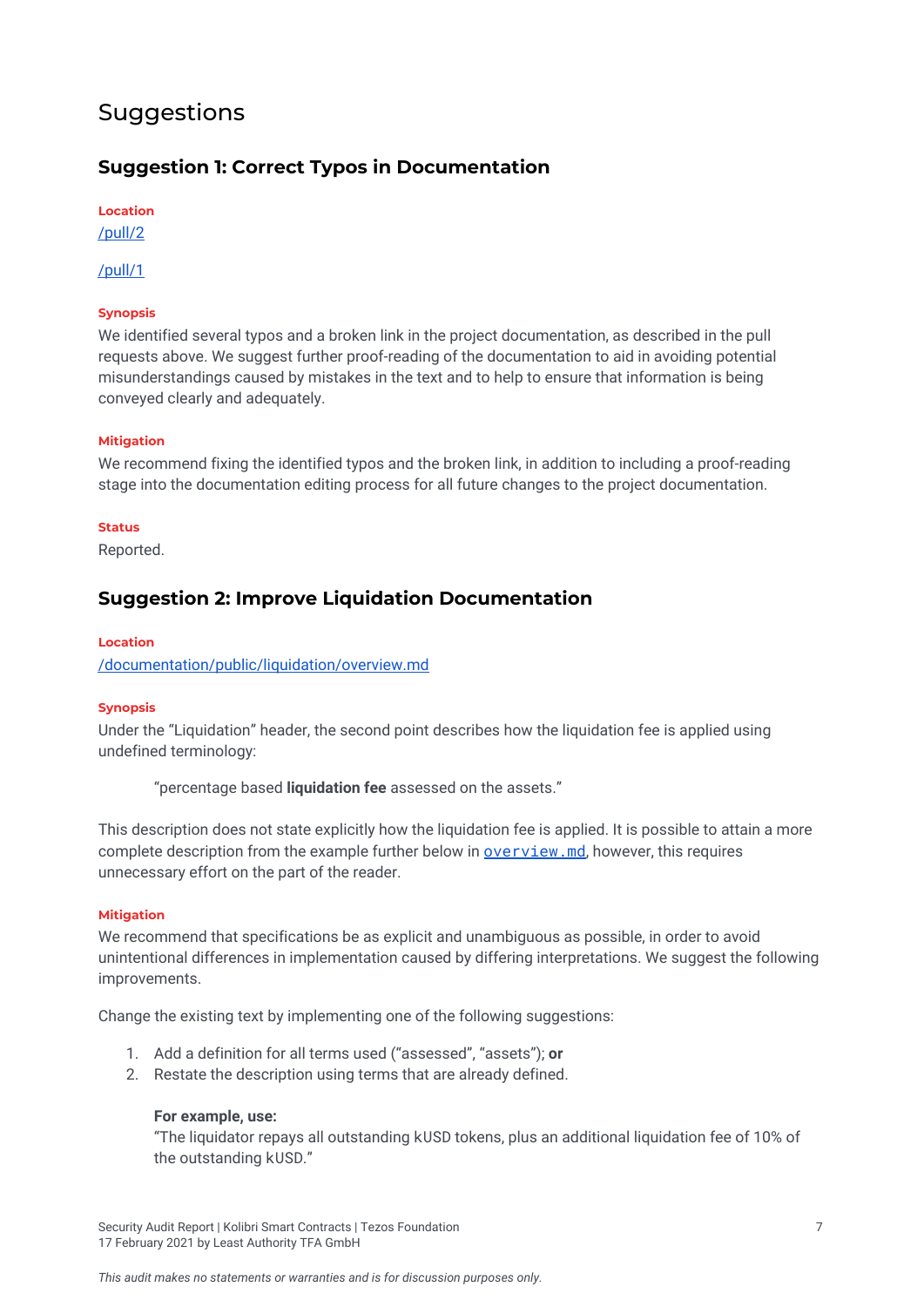#### **Instead of:**

"The liquidator repays all outstanding kUSD tokens, plus an additional percentage based liquidation fee assessed on the assets."

The application could also be described in a more formal manner (e.g. as a mathematical expression). This can be an alternative or an addition to the corrections suggested in point 1, above.

#### **Status**

Reported.

#### <span id="page-8-0"></span>**Suggestion 3: Eliminate Overlapping Error Constants**

#### **Location**

[/smart\\_contracts/common/errors.py#L73-L77](https://github.com/LeastAuthority/kolibri/blob/master/smart_contracts/common/errors.py#L73-L77)

#### **Synopsis**

The module [smart\\_contracts/common/errors.py](https://github.com/LeastAuthority/kolibri/blob/master/smart_contracts/common/errors.py) defines some constants to represent errors. The constants [TOKEN\\_INSUFFICIENT\\_BALANCE](https://github.com/LeastAuthority/kolibri/blob/master/smart_contracts/common/errors.py#L73-L74) and [TOKEN\\_UNSAFE\\_ALLOWANCE\\_CHANGE](https://github.com/LeastAuthority/kolibri/blob/master/smart_contracts/common/errors.py#L76-L77) are assigned the same value. This could potentially lead to confusion for error messages raised from token, py, which could result in incorrect or misdirected actions aimed at mitigating errors.

#### **Mitigation**

We recommend exploring a solution that automatically numbers constants. If such a solution cannot be implemented, a manual review should eliminate the same value being assigned to multiple constants.

#### **Status**

Reported.

#### <span id="page-8-1"></span>**Suggestion 4: Audit SmartPy Compiler and CLI**

**Location** <https://smartpy.io/>

<https://smartpy.io/cli/>

#### <https://gitlab.com/SmartPy/smartpy>

#### **Synopsis**

Kolibri smart contracts are built using the **[SmartPy](https://smartpy.io/)** compiler and [CLI](https://smartpy.io/cli/). Kolibri's SmartPy code compiles to Michelson code, which gets deployed on the Tezos blockchain. While it is possible to review the Michelson code to make sure that no malicious code has been introduced by SmartPy, It is a challenging task for human readers to make sense of Michelson code that contains complex business logic. This complexity can result in missed security issues and vulnerabilities. As a result, trusting the SmartPy compiler and CLI is security-critical.

The SmartPy compiler was out-of-scope and we did not perform an in-depth analysis as part of this review. Given that the compiler is a crucial dependency of the Kolibri system, we recommend that it be examined more thoroughly. While SmartPy appears to be well-engineered and suitable for the Kolibri system, some aspects of SmartPy are a cause for concern, as noted below.

Security Audit Report | Kolibri Smart Contracts | Tezos Foundation 8 17 February 2021 by Least Authority TFA GmbH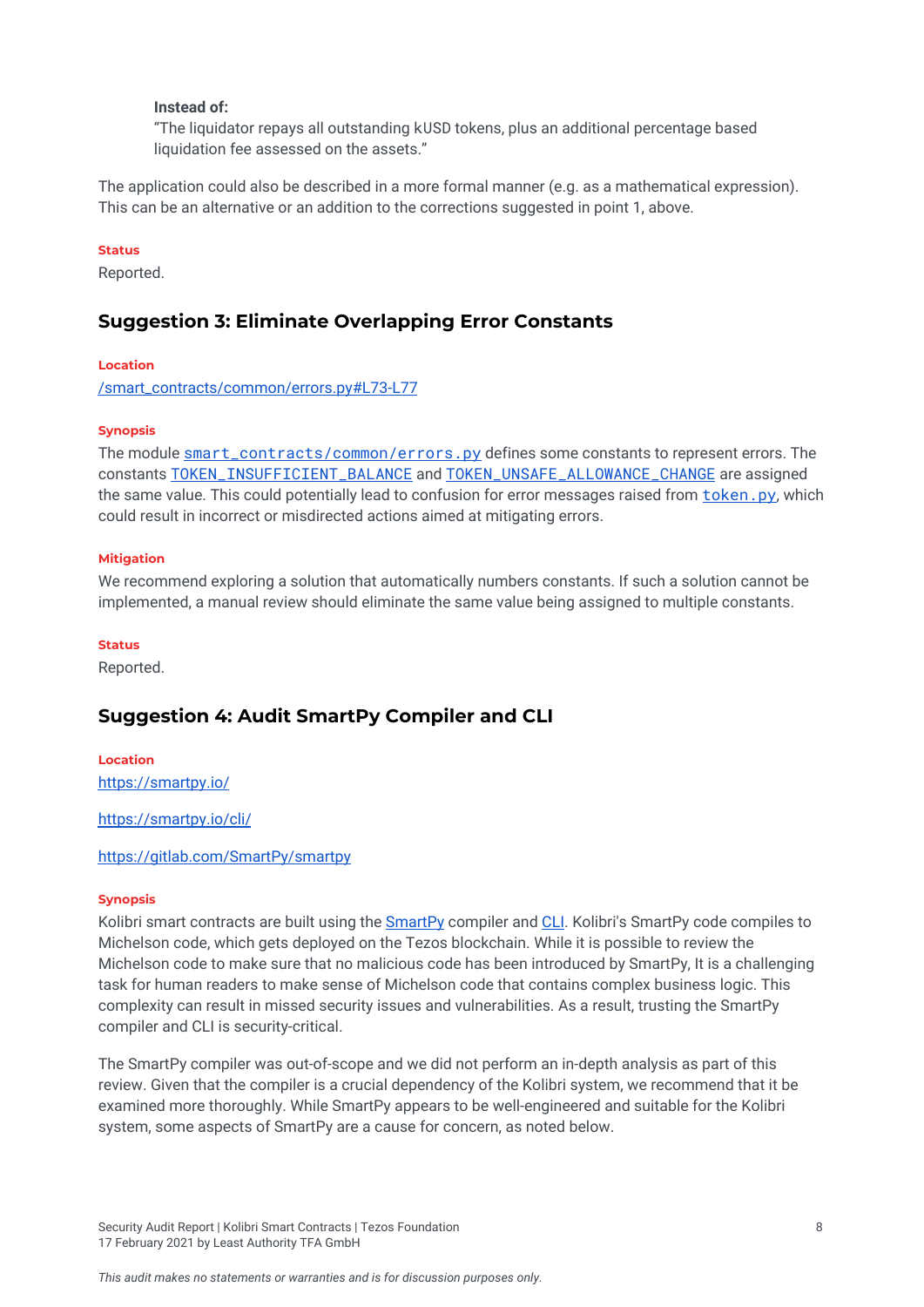SmartPy has not been audited, however, TQ [Tezos](https://tqtezos.com/) have indicated that an audit will be completed in the future but did not provide a specific time frame for the review. In addition, SmartPy has a semi-closed development model and appears to be managed by a single contributor or a small team. The commits to SmartPy's public [repository](https://gitlab.com/SmartPy/smartpy) are made by a pseudonymous committer. As a result, the contributor(s) have the ability to feed harmful code into the compiler, presenting a significant risk.

In addition, SmartPy CLI has no versioned releases. There have been a series of [revisions](https://smartpy.io/releases.html) to the web-based SmartPy.io, although it is unclear what changes each revision has introduced. At present, the public repository contains four code commits and no tags. As a result, it is difficult to verify which version of SmartPy produced the corresponding Michelson code.

Installing SmartPy CLI requires trusting a shell script downloaded from the Internet, using the command sh <(curl -s <https://smartpy.io/cli/install.sh>). This command sets up a working SmartPy installation only on macOS. While it is intended to successfully set up a working SmartPy installation of Linux, we have found the SmartPy CLI installation succeeded on an Arch machine but failed to install on a standard Debian stable machine. Although this failure itself is not a security concern, it suggests that SmartPy is potentially under tested.

Finally, while the smartpyc binary installed on macOS appears to work without issues, it cannot be considered secure as there is little visibility to how it was built or if it corresponds to the published sources.

#### **Mitigation**

We suggest a comprehensive audit of the SmartPy compiler and CLI. Furthermore, the SmartPy team should be encouraged by its community of users to expand testing and to improve their development and release practices to provide more visibility and transparency about contributors and versioning.

Although we understand these suggestions may not be immediately actionable and may require significant resources, malicious code introduced by the compiler is a significant risk with potentially subversive consequences. In his seminal 1984 Turing Award Lecture, [Reflections](https://dl.acm.org/doi/10.1145/358198.358210) on Trusting Trust, Ken Thompson describes a Trojan horse built into a C compiler. The software tools we use today are far more complex, thus being able to trust tools is pertinent, as evidenced by Solidity's List of [Known](https://docs.soliditylang.org/en/v0.5.14/bugs.html#known-bugs) Bugs.

#### **Status**

Reported.

#### <span id="page-9-0"></span>**Suggestion 5: Implement Formal Verification**

#### **Location** [/master/smart\\_contracts/](https://github.com/LeastAuthority/kolibri/blob/master/smart_contracts/)

#### **Synopsis**

In addition to manual code reviews, concurrent distributed systems benefit from formal verification, which is less prone to human error and is likely to uncover potential security issues.

Facilitating formal verification is a design feature of Michelson. Runtime [Verification](https://runtimeverification.com/) has [announced](https://runtimeverification.com/blog/formal-verification-framework-for-michelson/) that they are working with the Tezos Foundation to develop a formal verification framework for Michelson, which is promising and demonstrates progress towards formal verification becoming more easily accessible to the Tezos ecosystem.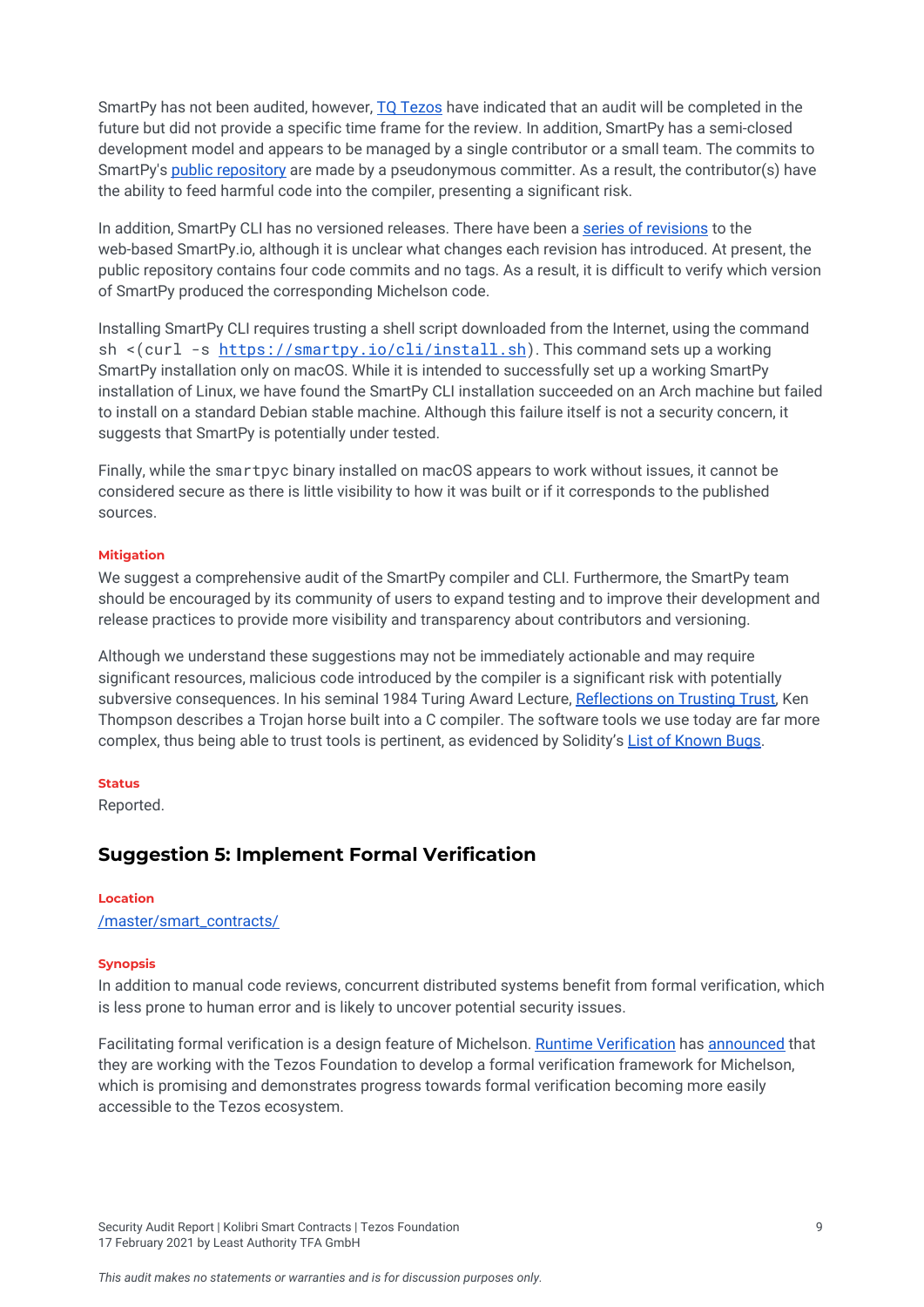#### **Mitigation**

Create a formal specification and implement formal verification of the Kolibri system. For example, [a](https://security.makerdao.com/audit-reports#runtime-verification-specification) similar use case for [MakerDAO](https://security.makerdao.com/audit-reports#runtime-verification-specification) has been implemented in collaboration with Runtime Verification.

#### **Status**

Reported.

#### <span id="page-10-0"></span>**Suggestion 6: Audit the Thanos Wallet dappModule**

#### **Location**

<https://github.com/madfish-solutions/thanoswallet-dapp#readme>

#### **Synopsis**

The Kolibri SDK utilizes the [thanos-wallet/dapp](https://github.com/madfish-solutions/thanoswallet-dapp#readme) module, a light wrapper for the [Taquito](https://tezostaquito.io/) library, for RPC communication. While Least Authority has audited both Taquito (see audit [report\)](https://leastauthority.com/static/publications/LeastAuthority_Tezos_Foundation_Taquito_Report.pdf) and the Thanos Wallet (see audit [report\)](https://leastauthority.com/static/publications/LeastAuthority_Tezos_Foundation_Thanos_Wallet_Audit_Report.pdf), the audit scope did not include the dapp Module.

#### **Mitigation**

We recommend a security audit of the Thanos Wallet dapp module to check for potential vulnerabilities and to ensure that the interaction of the components function as intended.

#### **Status**

Reported.

#### <span id="page-10-1"></span>**Suggestion 7: Run a Tokenomics Simulation**

#### **Synopsis**

According to the Kolibri team, formal economic analysis of the Kolibri tokenomics has not been completed. Simulation is commonly used for such analyses, in order to test whether assumptions that the incentives rely on are sustainable under realistic conditions, as opposed to strictly statistical analysis. [Simulation](https://thegraph.com/blog/modeling-cryptoeconomic-protocols-as-complex-systems-part-2) models are better suited to take into account the emergent possibilities that can result from a bottom-up approach. Agent-based models are known for being particularly effective (e.g. "An [Analysis](https://scfab.github.io/2020/FAB2020_p5.pdf) of the Market Risk to [Participants](https://scfab.github.io/2020/FAB2020_p5.pdf) in the Compound Protocol"; [Agent-Based](https://ieeexplore.ieee.org/abstract/document/8802494) Simulations of Blockchain protocols [illustrated](https://ieeexplore.ieee.org/abstract/document/8802494) via Kadena's Chainweb). In addition, Insertion modeling has appeared in the literature [\[LLP12\]](https://doi.org/10.1007/978-3-642-29709-0_23) [\[LPR+19\]](http://ceur-ws.org/Vol-2393/paper_409.pdf).

#### **Mitigation**

We recommend a formal economic analysis of the economic assumptions of the Kolibri system.

#### **Status**

Reported.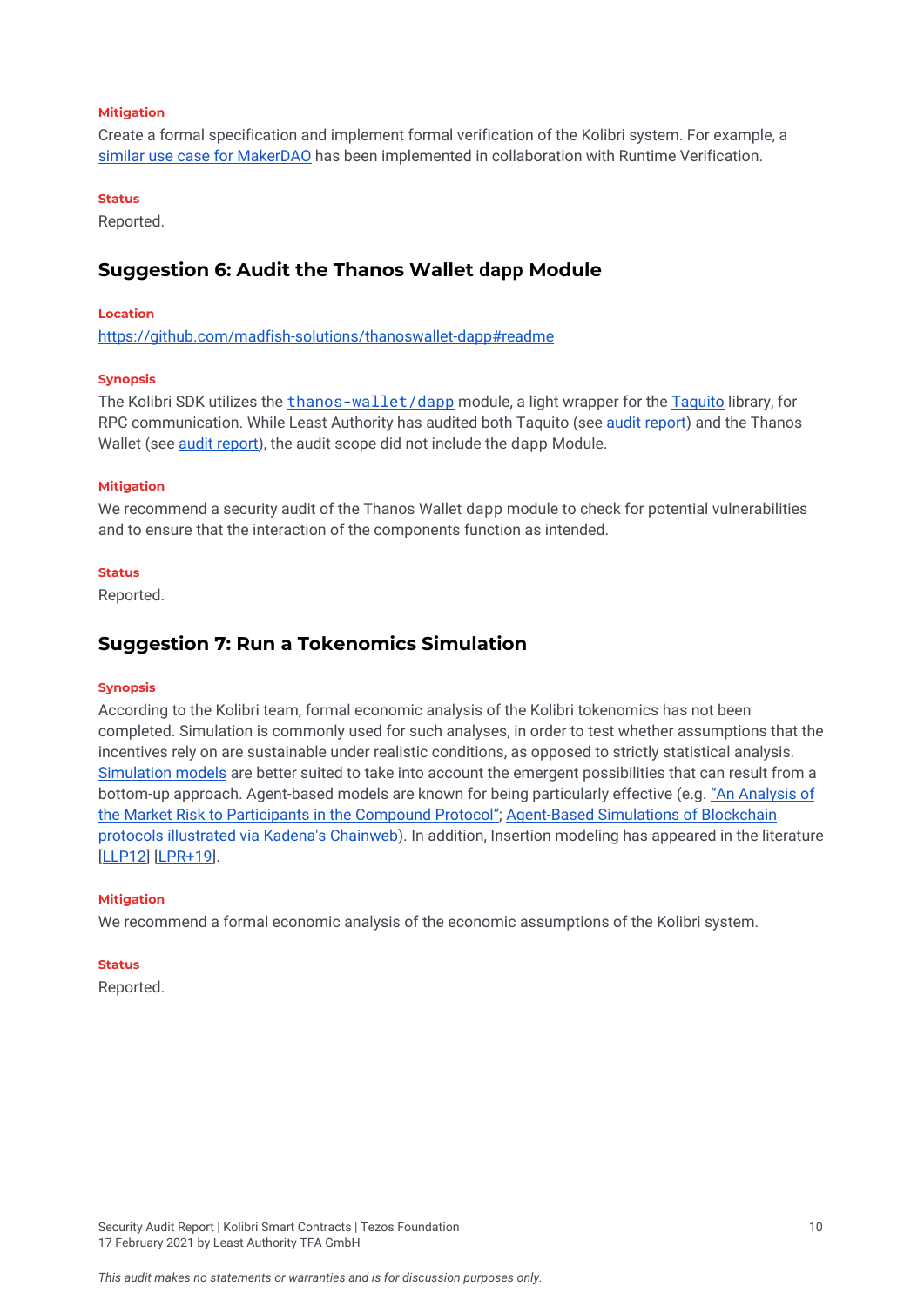# <span id="page-11-0"></span>About Least Authority

We believe that people have a fundamental right to privacy and that the use of secure solutions enables people to more freely use the Internet and other connected technologies. We provide security consulting services to help others make their solutions more resistant to unauthorized access to data and unintended manipulation of the system. We support teams from the design phase through the production launch and after.

The Least Authority team has skills for reviewing code in C, C++, Python, Haskell, Rust, Node.js, Solidity, Go, and JavaScript for common security vulnerabilities and specific attack vectors. The team has reviewed implementations of cryptographic protocols and distributed system architecture, including in cryptocurrency, blockchains, payments, and smart contracts. Additionally, the team can utilize various tools to scan code and networks and build custom tools as necessary.

Least Authority was formed in 2011 to create and further empower freedom-compatible technologies. We moved the company to Berlin in 2016 and continue to expand our efforts. Although we are a small team, we believe that we can have a significant impact on the world by being transparent and open about the work we do.

For more information about our security consulting, please visit <https://leastauthority.com/security-consulting/>.

# <span id="page-11-1"></span>Our Methodology

We like to work with a transparent process and make our reviews a collaborative effort. The goals of our security audits are to improve the quality of systems we review and aim for sufficient remediation to help protect users. The following is the methodology we use in our security audit process.

# Manual Code Review

In manually reviewing all of the code, we look for any potential issues with code logic, error handling, protocol and header parsing, cryptographic errors, and random number generators. We also watch for areas where more defensive programming could reduce the risk of future mistakes and speed up future audits. Although our primary focus is on the in-scope code, we examine dependency code and behavior when it is relevant to a particular line of investigation.

# Vulnerability Analysis

Our audit techniques included manual code analysis, user interface interaction, and whitebox penetration testing. We look at the project's web site to get a high level understanding of what functionality the software under review provides. We then meet with the developers to gain an appreciation of their vision of the software. We install and use the relevant software, exploring the user interactions and roles. While we do this, we brainstorm threat models and attack surfaces. We read design documentation, review other audit results, search for similar projects, examine source code dependencies, skim open issue tickets, and generally investigate details other than the implementation. We hypothesize what vulnerabilities may be present, creating Issue entries, and for each we follow the following Issue Investigation and Remediation process.

# Documenting Results

We follow a conservative, transparent process for analyzing potential security vulnerabilities and seeing them through successful remediation. Whenever a potential issue is discovered, we immediately create